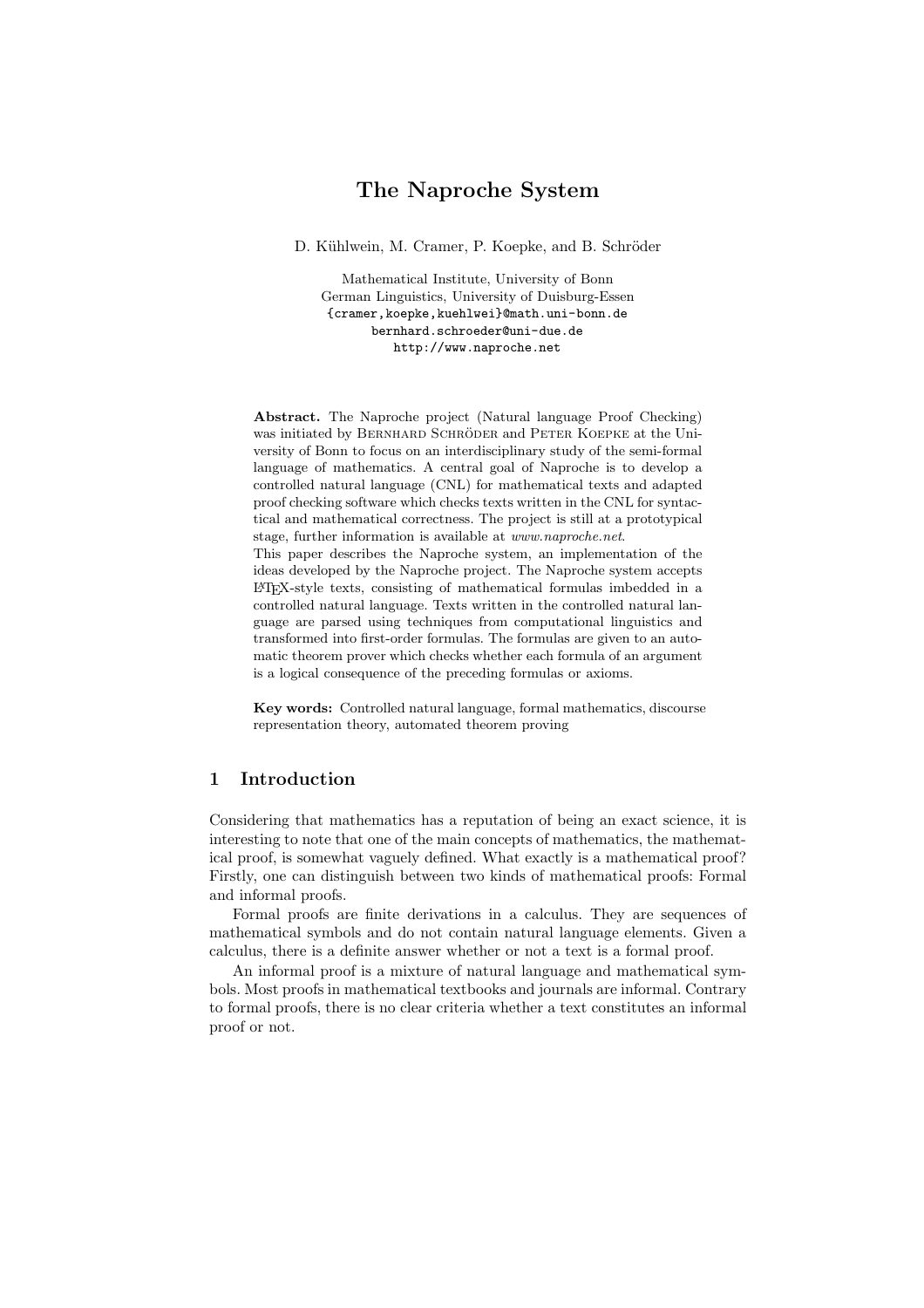2 D. Kühlwein, M. Cramer, P. Koepke, and B. Schröder

Ever since Alfred Whitehead's and Bertrand Russells's work Principia Mathematica [16] most mathematicians agree that it would be possible, even if extremely tedious, to find a formal proof for every theorem. With this in mind, one could interpret informal proofs as abbreviations for formal proofs.

Facilitating methods from (computational) linguistics, computer mathematics and mathematics, the Naproche project (NAtural language PROof CHEcking), a joint initiative of Peter Koepke (Mathematics, University of Bonn) and BERNHARD SCHRÖDER (Linguistics, University of Duisburg-Essen), studies the interplay between formal and informal proofs.

#### 1.1 The Naproche System

As part of the Naproche project, we develop the Naproche system, a program which aims to automatically translate informal proofs into their formal counterparts.

Of course, one first has to define what exactly a translation of an informal proof is. Our approach is to see an informal proof as a blueprint for a formal proof. The major stepstones in the derivation are given, and all that is left to do is to flesh out each single step. To do this, we first transform the informal proof into a sequence of first order logic statements. Once an input text is translated, we use automated theorem provers (ATPs) to fill out the gaps. Proofs created by ATPs are basically derivations in a calculus, and therefore this gives us a method of creating a formal from an informal proof.

Given that this translation from natural language into first order logic is sound, this procedure also gives a method of checking the correctness of informal proofs.

There are several challenges which one has to face when trying to implement such a program. Firstly, one has to teach the computer to automatically interpret statements in natural language correctly. The fact that natural language is often very ambiguous and that there are usually several different ways of stating the same fact only adds to the difficulty. Another problem is the definition of the translation algorithm from informal proofs into first order logic. And finally, one has find a way to extend the first order translation of a text to a full formal proof.

In order to handle the ambiguity of natural language texts, we developed a controlled natural language (CNL) for mathematics, the Naproche CNL, which has a clearly defined translation from texts written in this language into first order formulas. We use an adapted version of Discourse Representation Structures (DRS), which we call Proof Representation Structures (PRS), to extract the first order representation of a Naproche CNL text. To fill the gaps in the proof, we implemented a checking algorithm for PRS that creates the appropriate proof obligations for the ATP.

We will present each part of the Naproche system in more detail.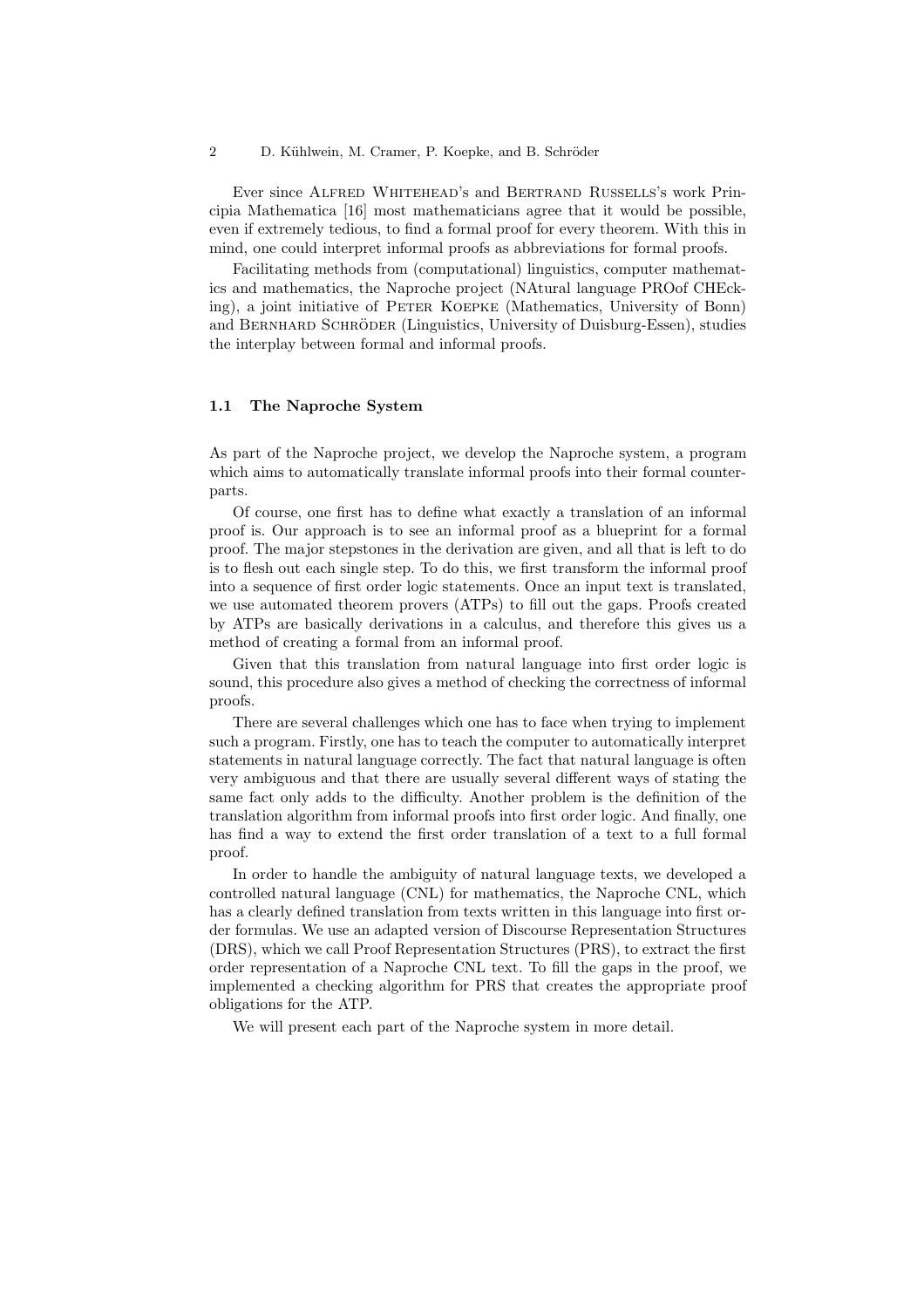#### 1.2 Related Work

While, to the authors knowledge, there is no other group that focuses on the connection between informal and formal proofs, there are already several proof checking systems that also emphasize the readability of their respective input language.

A. Trybulec's Mizar [7] is arguably the most prominent. It was started in 1973, and by today several non-trivial mathematical theorems have been proved  $(e.g. GÖDEL's completeness theorem [2]).$  An active community continues to formulate and prove theorems in Mizar. The results are published regularly in the journal Formalized Mathematics.

The Isabelle [8] team is working on Isar [15], a "human-readable structured proof language". The System for Automated Deduction (SAD, [12]) checks texts that are written in its input language, ForThel [13], for correctness.

We are collaborating with the VeriMathDoc project [1], which includes the PLATO program [14]. Their goal is to develop a mathematical assistant system that naturally supports mathematicians in the development, authoring and publication of mathematical work.

## 2 The Architecture of the Naproche System

The Naproche system consists of three main modules: The User Interface, the Linguistics module and the Logic module. Figure 1 shows an overview of the architecture of the Naproche system.



Fig. 1. The architecture of the Naproche system.

The User Interface is the standard communication gateway between the user and the Naproche system. The input text is given to the User Interface, and the other modules report back to the User Interface. The module transforms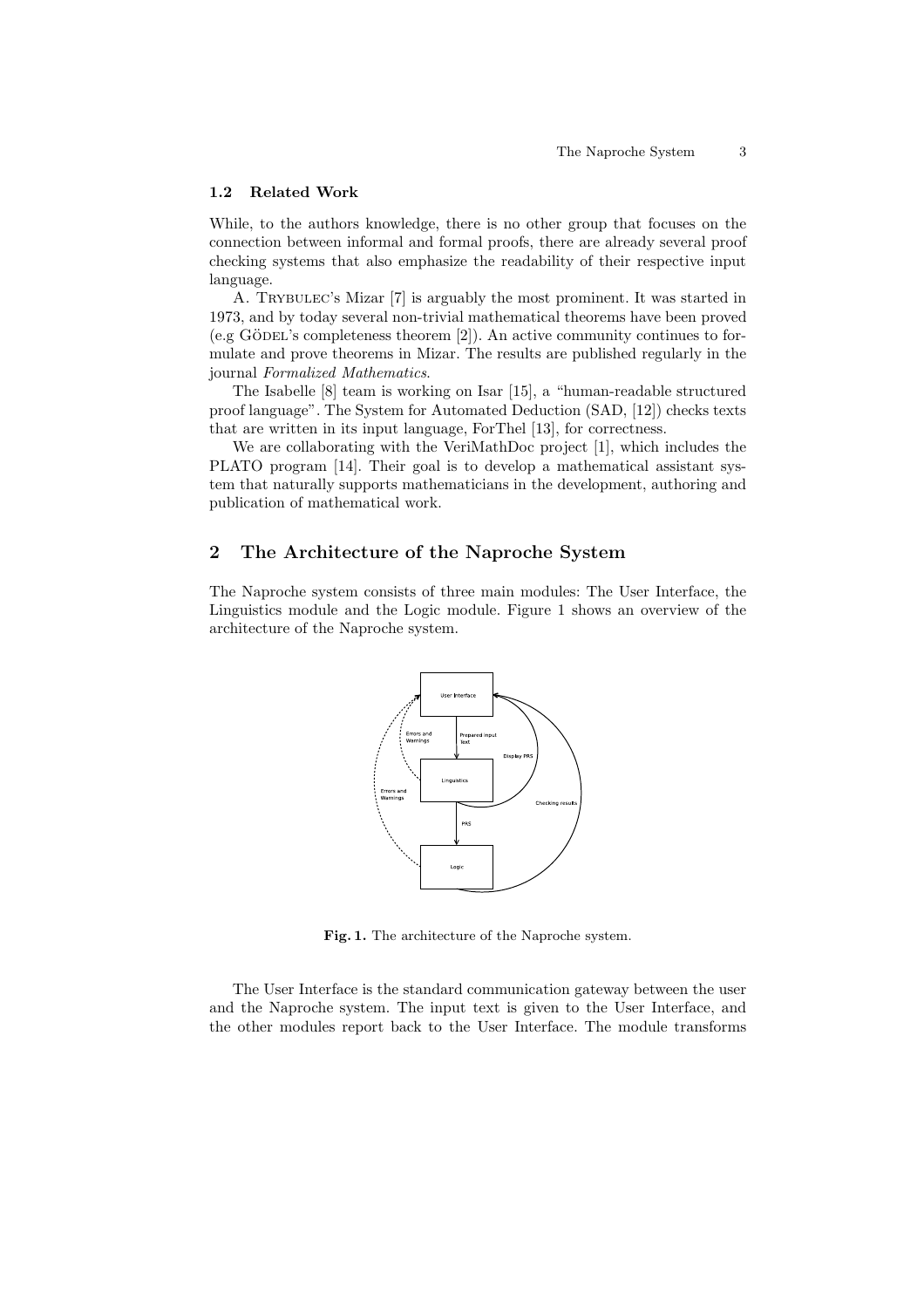the input text into a prolog list and hands it over to the Linguistics module. Currently, our User Interface is web-based and can be found on the Naproche website, www.naproche.net. We are also working on a plugin for the WYSIWYG editor T $EX_{MACS}$  [11]. The input language is described in section 3.

The Linguistics module creates a PRS from the input text. Any errors or warnings which occur during the creation are reported back to the User Interface. The created PRS can either be given to the Logic module, or reported back to the User Interface. Section 4 explains PRSs in greater detail.

With the help of ATPs, the Logic module checks PRSs for logical correctness. As in the Linguistics module, errors or warnings which occur during the creation are reported back to the User Interface. The result of the check is sent to the User Interface. A brief overview of the checking algorithm is given in section 5.

## 3 The Naproche CNL

Natural language is usually full of ambiguities and heavily context dependent. This makes extracting the semantics of an arbitrary text written in common English a very hard, if not impossible, task. Controlled natural languages are subsets of natural languages, which usually try to reduce complexity and eliminate ambiguity while preserving the the relevant parts of the expressiveness of the original language. They give the user the means to 'easily' process and work with text written in such a language.

Attempto Controlled English (ACE) [3] showed that this concept can be very successful. Texts written in ACE read like normal English while having a unique first order representation which can be used for further tasks, e.g. reasoning or queries over the text.

The Naproche CNL aims to be the mathematical equivalent of ACE, i.e. to be as intuitive and expressive as the semi-formal language of mathematics as used in textbooks and journals, while defining an unambiguous translation into first order logic.

In the current version of the Naproche CNL, a text is structured by structure markers: Axiom, Theorem, Lemma, Proof and Qed. For example, a theorem is presented after the structure marker Theorem, and its proof follows between the structure markers Proof and Qed.

First order formulas can be combined with natural language expressions to form the usual mathematical constructs like statements, definitions, implications and assumptions.

Assumptions are always opened by an assumption trigger (e.g. let, consider, assume that  $\dots$ , and closed by a sentence starting with thus or by a *Qed*. Definitions always start with define. Assertions are made by a first order formula or a naturally predicated term (e.g.  $x$  is an ordinal), optionally preceded a statement trigger (e.g. *then, hence, therefore, so, ...*). Additionally, negation, conjunction, disjunction, quantification and implication may be expressed in natural language.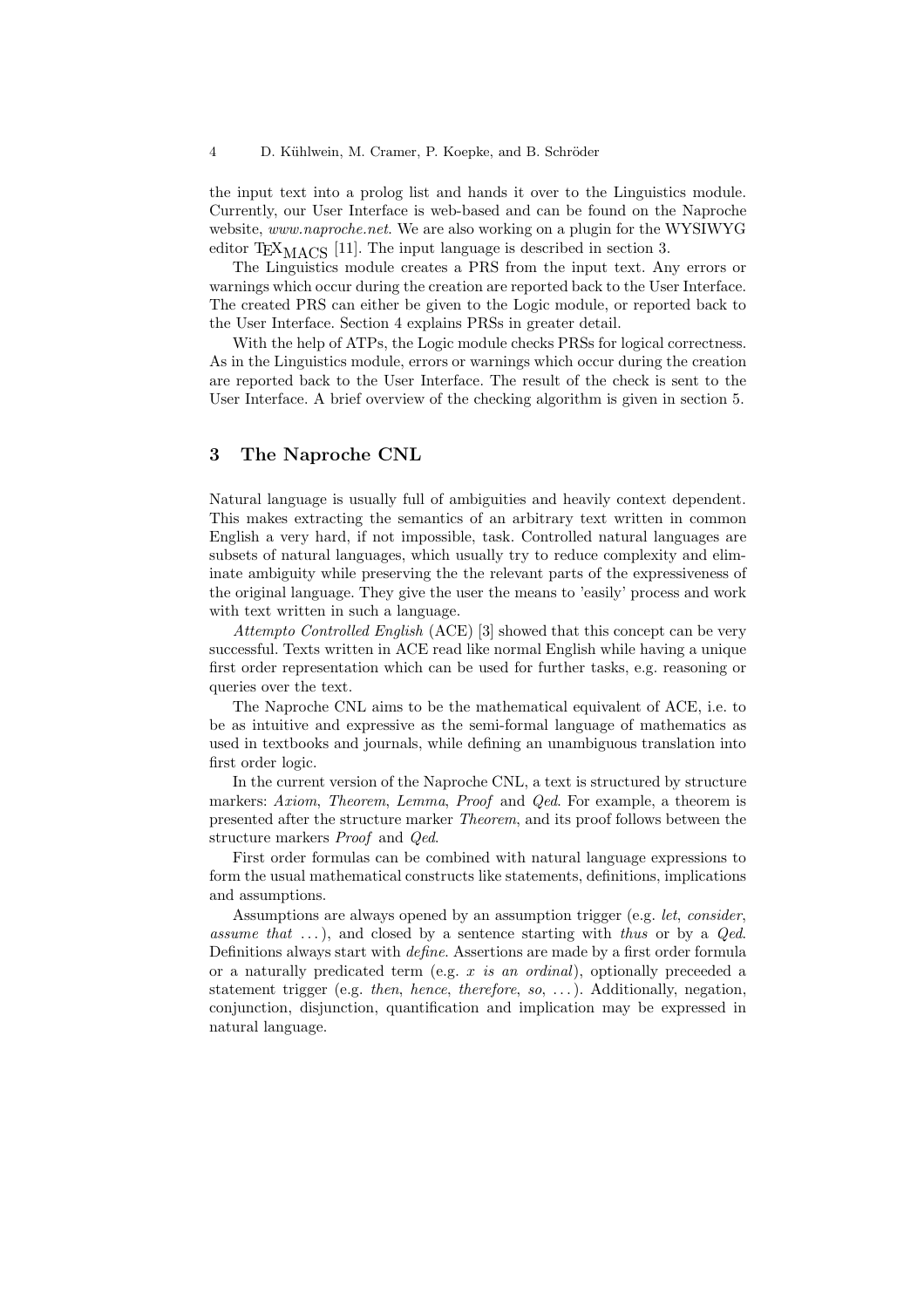Since most mathematicians use LAT<sub>EX</sub> for writing papers, we tried to keep the Naproche CNL very close to original LAT<sub>E</sub>X code.

As an example, we present a short proof written in the Naproche CNL.

```
Define Trans(x) if and only if \forall forall u, v (u \in v \and
v \in x) \implies u\in x$.
Define Drd(x) if and only if Trans(x) and \forall y (y \in x
\implies Trans(y))$.
```
Theorem. For all  $x\$ ,  $y\$ , if  $x \in y\$  and  $Drd(y)\$  then  $drd(x)\$ . Proof. Suppose  $x \in y$  and  $Drd(y)$ . Then  $Trans(x)$ . Assume that \$u \in x\$. Then \$u \in y\$. Hence  $Trans(u)$ . Thus  $f0rd(x)$ . Qed.

Note that formal quantification and implication is used in the definitions, whereas the statement of the theorem is written using natural language quantification and implication.

Substituting \and with \wedge and \implies with \rightarrow gives  $\,\mathrm{BTr}X$ compilable text:

Define Trans $(x)$  if and only if  $\forall u, v(u \in v \land v \in x) \rightarrow u \in x$ . Define Ord $(x)$  if and only if  $\text{Trans}(x) \land \forall y (y \in x \rightarrow \text{Trans}(y)).$ 

Theorem. For all x, y, if  $x \in y$  and  $\text{Ord}(y)$  then  $\text{Ord}(x)$ . Proof. Suppose  $x \in y$  and  $\text{Ord}(y)$ . Then Trans(x). Assume that  $u \in x$ . Then  $u \in y$ . Hence Trans $(u)$ . Thus  $Ord(x)$ . Qed.

### 4 Proof Representation Structures

While extracting the semantics of a CNL is definitely easier than extracting the semantics of a text in unrestricted natural language, it is still no trivial task. The more sophisticated the CNL gets, the more advanced approaches need to be used.

Computational linguistics has developed several techniques to automatically extract the semantics of a natural language text. We adapted the Discourse Representation Structures (DRS, [4]) from Discourse Representation Theory, which are also used in the Attempto project [3], for our needs, and called the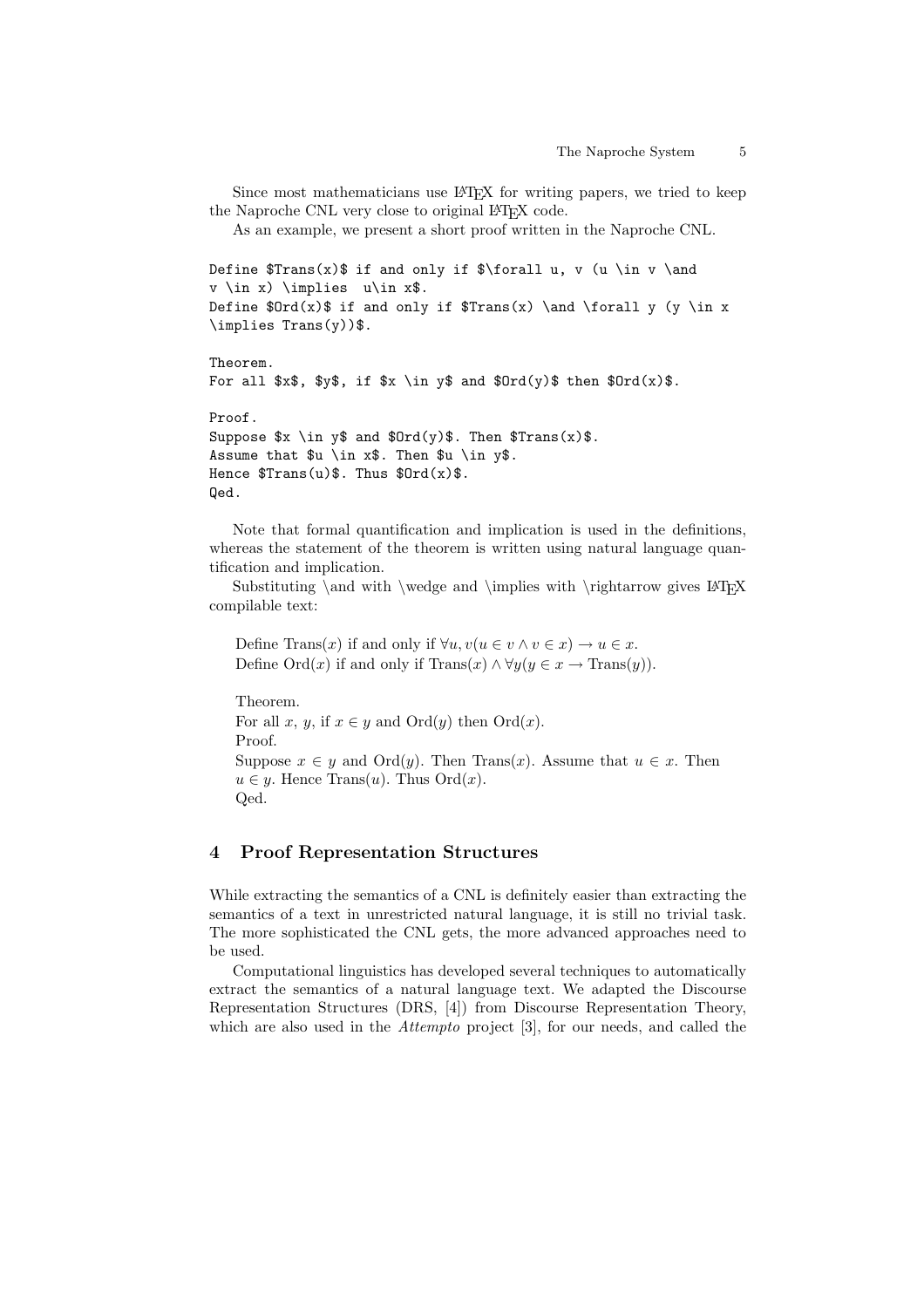result *Proof Representation Structures*<sup>1</sup> (PRSs, see [5], [6]). PRSs are Discourse Representation Structures that are enriched in such a way as to represent the distinguishing characteristics of the semi-formal language of mathematics.



**Fig. 2.** A PRS with identification number i, discourse referents  $d_1, ..., d_n$ , mathematical referents  $m_1, ... m_k$ , conditions  $c_1, ..., c_l$  and textual referents  $r_1, ... r_p$ 

A PRS has five constituents: An identification number, a list of discourse referents, a list of mathematical referents, a list of textual referents and an ordered list of conditions. Similar to DRSs, we can display PRSs as "boxes" (See fig. 2).

Mathematical referents are the terms and formulas which appear in the text. As in DRSs, discourse referents are used to identify objects in the domain of the discourse. However, the domain contains two kinds of objects: mathematical objects like numbers or sets, and the symbols and formulas which are used to refer to or make claims about mathematical objects. Discourse referents can identify objects of either kind.

PRSs have identification numbers, so that they can be referred to at some later point. The textual referents indicate the intratextual and intertextual references.

Just as in the case of DRSs, PRSs and PRS conditions have to be defined recursively: Let A, B be PRSs, f be a function symbol,  $X, X_1, \ldots, X_n$  discourse referents, Y a mathematical referent, and let Word denote an English noun, adjective or verb. Then

- $-$  holds(X) is a condition representing the claim that the formula referenced by  $X$  is true.
- $\text{ *math-id*(X, Y)$  is a condition which binds a discourse referent to a mathematical referent (a formula or a term).
- A is a condition.
- $\neg A$  is a condition, representing a negation.
- $-A := B$  is a condition, representing a definition.
- $-A \Rightarrow B$  is a condition, representing an implication or universal quantification.
- $A \leq S$  is a condition, representing an equivalence statement.

<sup>1</sup> Note that even though Claus Zinn [17] also uses the term *Proof Representation Structure*, the definitions of Naproche and Zinn are different.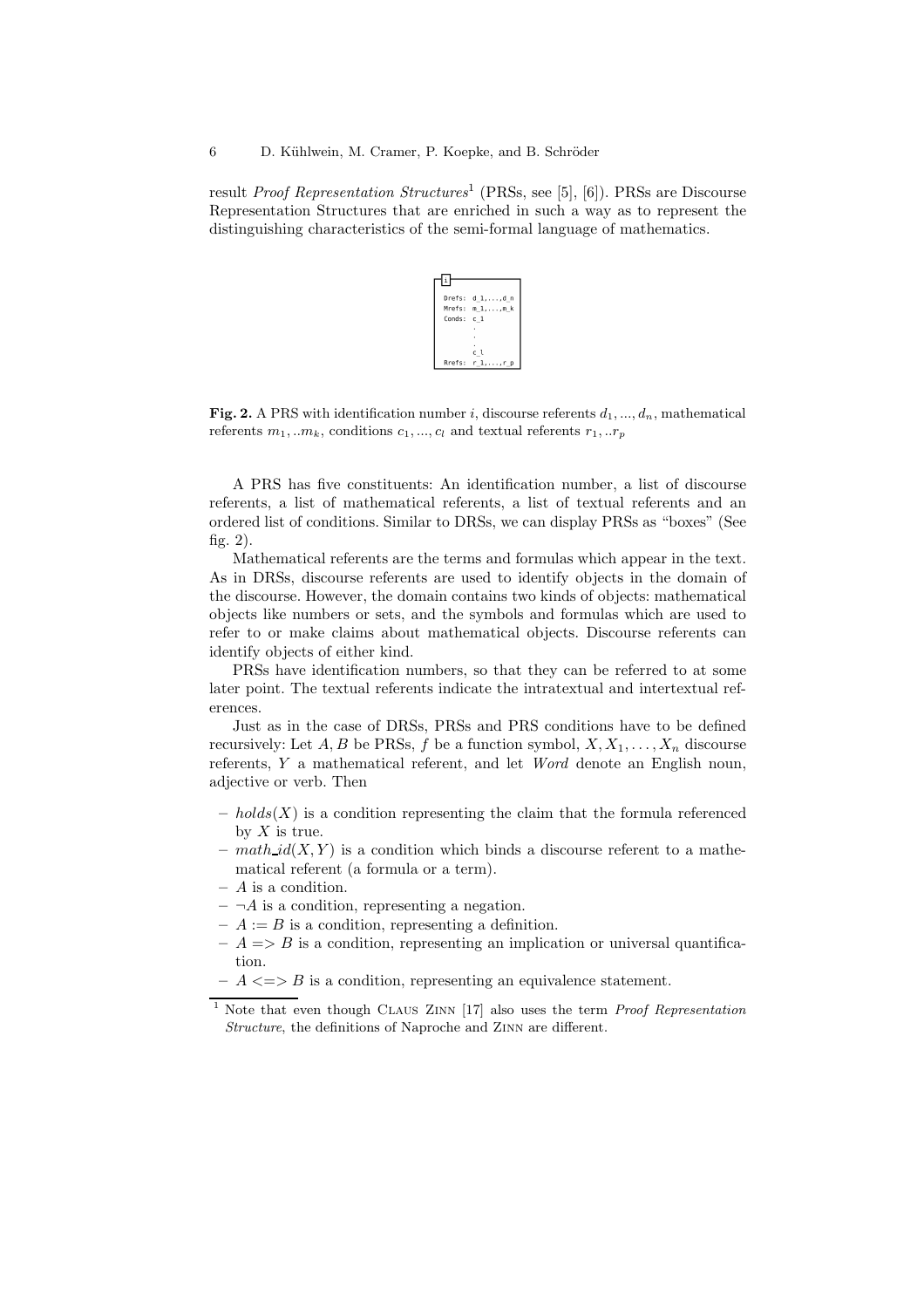- $A \leq B$  is a condition, representing a B if A statement.
- $A \vee B$  is a condition, representing a disjunction.
- $-A \implies B$  is a condition, representing an assumption.
- $f :: A \Longrightarrow B$  is a condition, representing a function definition.
- contradiction is a condition, representing a contradiction.
- $predicate(X, Word)$  is a condition, representing a natural language statement with one argument.
- predicate  $(X_1, X_2, Word)$  is a condition, representing a natural language statement with two arguments.

Note that contrary to the case of DRSs, a bare PRS can be a direct condition of a PRS. This allows to represent the nested structure of mathematical texts in a PRS: The different building blocks of a text (axioms, definitions, lemmas, theorems, proofs), that are denoted by structure markers, correspond to sub-PRSs (See fig. 3 for an example). The hierarchical structure of assumptions is represented by nesting conditions of the form  $A = \Rightarrow B: A$  contains an assumption, and B contains the representation of all claims made inside the scope of that assumption.

The algorithm creating PRSs from CNL proceeds sequentially: It starts with the empty PRS. Each sentence or structure marker in the discourse updates the PRS according to an algorithm similar to a standard DRS construction algorithm but taking the nesting of assumptions into account. [5]

The PRS constructed from the example proof is shown in figure 3.

### 5 Checking PRS

The checking algorithms keeps a list of first order formulas it considers to be true, called premises, which gets continuously updated during the checking process.

To check a PRS, the algorithms considers the conditions of the PRS. The conditions are checked sequentially and each condition is checked under the currently active premises. According to the kind of condition, the Naproche systen creates obligations which have to be discharged by an automated theorem prover. If all obligations of a condition can be discharged, then the condition is proved to be valid. After a conditions is deemed valid, the active premises get updated, and the next condition gets checked. A PRS is accepted by Naproche if all its conditions are valid.

In our example PRS (Fig. 3), the first condition is a definition. As this is the first condition of the PRS, the sequence of currently active premises is empty. Since definitions do not have to be checked, all we have to do is store the first order representation of this definition as a premise for future use. So after this condition is processed, the sequence of currently active premises contains the formula  $\forall x \; Trans(x) \leftrightarrow (\forall u, v(u \in v \land v \in x) \rightarrow u \in x).$ 

The second conditions is also a definition and therefore gets treated the same way. The sequence of active premises after this condition is

$$
[\forall x \ Trans(x) \leftrightarrow (\forall u, v(u \in v \land v \in x) \rightarrow u \in x),\forall x \ Ord(x) \leftrightarrow (Trans(x) \land \forall y(y \in x \rightarrow Trans(y)))]
$$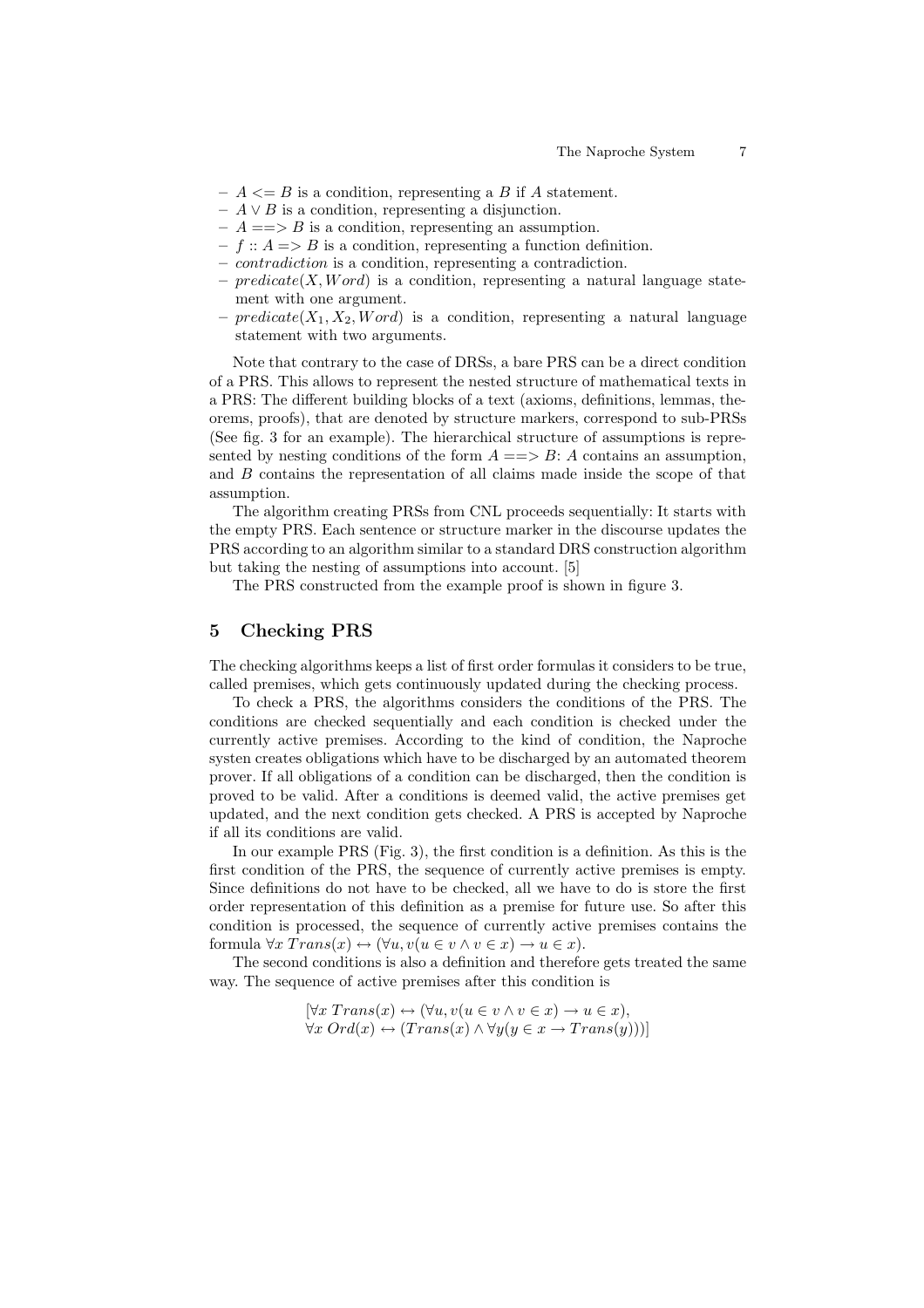

Fig. 3. The PRS for the proof of: For all  $x, y$ , if  $x \in y$  and  $Ord(y)$  then  $Ord(x)$ .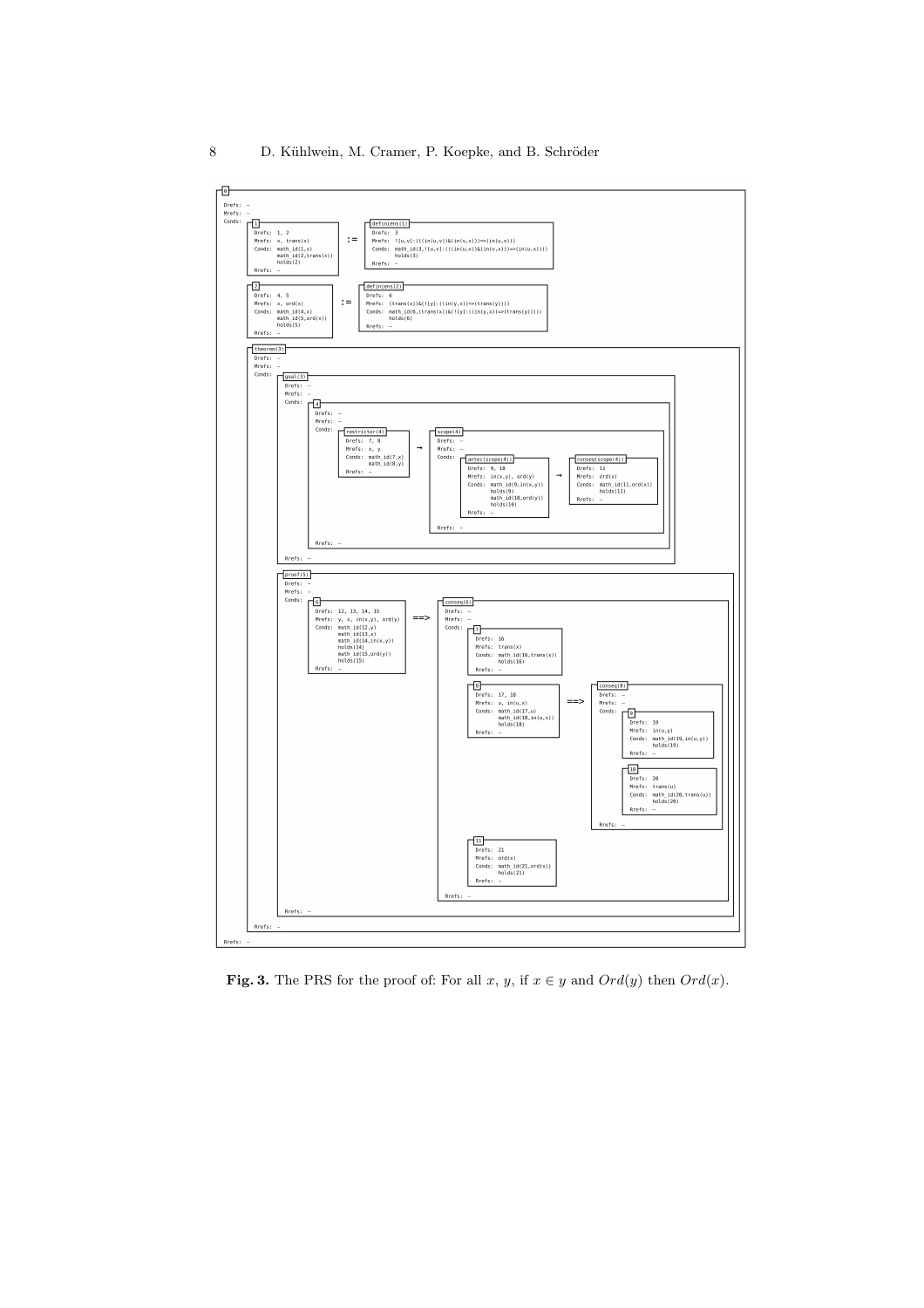The next condition in our example PRS is a theorem condition. A theorem conditions is a PRS with two sub-PRS, the goal PRS and the proof PRS. The statement of the theorem is stored in the goal PRS, the proof for the theorem is in the proof PRS. The algorithm first checks the proof PRS and then uses the updated premises to check the goal PRS.

The first condition in the proof PRS is an assumption. Again, all we have to do is to update the list of active premises. It now contains the following formulas:

> $[\forall x \; Trans(x) \leftrightarrow (\forall u, v(u \in v \land v \in x) \rightarrow u \in x),$  $\forall x \; Ord(x) \leftrightarrow (Trans(x) \land \forall y(y \in x \rightarrow Trans(y))),$  $x \in y$ ,  $Ord(y)$ ]

Next comes the statement  $Trans(x)$ . The algorithm tries to prove this statement from the active premises. For this, the premises as well as the statement are transformed into the TPTP first order format [9] and an ATP query is created:

```
fof(1, axiom, ! [Vx]: ((trans(Vx)) \leq(![Vu,Vv]:(((in(Vu,Vv))&(in(Vv,Vx)))=)(in(Vu,Vx)))).
fof(2, axiom, ! [Vx] : ((ord(Vx)) \leqslant((trans(Vx))&([Vy]:((in(Vy,Vx))=&(trans(Vy)))))).
fof(3, axiom, in(vx,vy)).
fof(4, axiom, ord(vy)).
fof(1, conjecture, trans(vx)).
```
Geoff Sutcliffe's service tools for the TPTP library (e.g. SystemsOnTPTP [10]) are used to interact with the ATP. The result is given as an output to the user,  $Trans(x)$  gets added to the active premises and the checking algorithm proceeds to the next condition.

The remaining conditions are checked in a similar fashion. The detailed procedure as well as considerations about the completeness and the correctness of the algorithm can be found in [6].

### 6 Results

The Naproche system parses the Naproche CNL, creates the appropriate PRSs, and checks them for correctness using automated theorem provers. The Burali-Forti paradox, a well known mathematical theorem, as well as several basic statements in group theory, were formulated in the Naproche CNL, and checked for correctness with the Naproche system. A web-based interface to the Naproche system can be found on our homepage www.naproche.net.

## 7 Future Work

There are two major points that we would like to improve in upcoming versions of the Naproche system: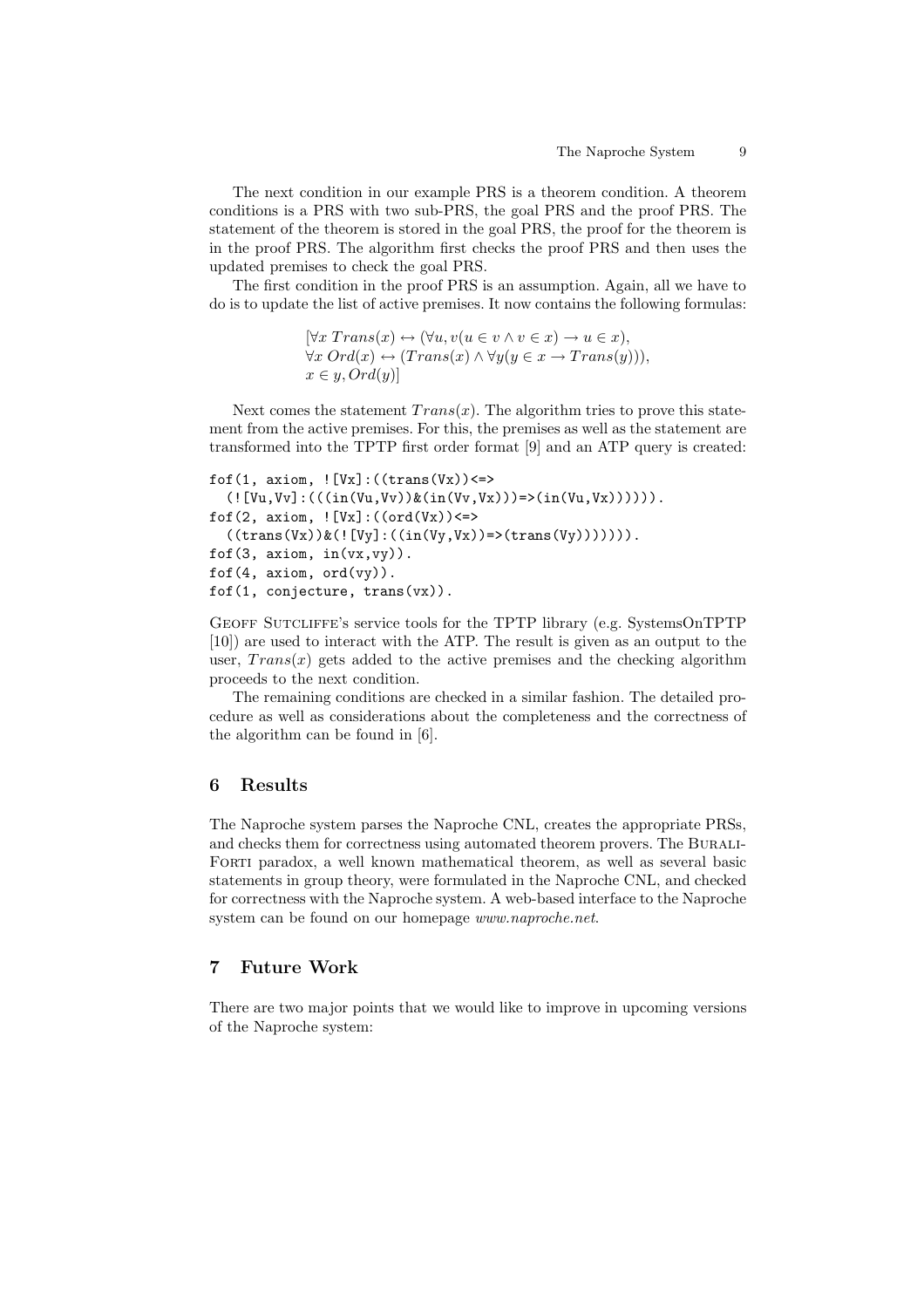10 D. Kühlwein, M. Cramer, P. Koepke, and B. Schröder

Firstly, we will extend the Naproche controlled natural language to include a rich mathematical formula language and many argumentative mathematical phrases and constructs. And secondly, we shall improve the Naproche-ATP interaction. We want to study which of the premises were actually used when discharging a proof obligation and whether the systems can be tailored to do inferences in the 'size' of human proofsteps.

Once the Naproche system is sufficiently extensive and powerful, proofs from various areas of mathematics can be reformulated and checked in a way understandable to men and machines.

### References

- 1. VeriMathDoc, URL http://www.ags.uni-sb.de/ afiedler/verimathdoc/.
- 2. Patrick Braselmann and Peter Koepke. Gödels Completeness Theorem. *Formalized Mathematics*, 13, 2005.
- 3. Norbert E. Fuchs, Stefan H¨ofler, Kaarel Kaljurand, Fabio Rinaldi, and Gerold Schneider. Attempto Controlled English: A Knowledge Representation Language Readable by Humans and Machines, 2005.
- 4. H. Kamp and U. Reyle. *From Discourse to Logic: Introduction to Model-theoretic Semantics of Natural Languge*. Kluwer Academic Publisher, 1993.
- 5. Nickolay Kolev. Generating Proof Representation Structures for the Project NAPROCHE. Master's thesis, University of Bonn, 2008.
- 6. Daniel Kuehlwein. A Calculus for Proof Representation Structures. Master's thesis, University of Bonn, 2008.
- 7. Roman Matuszewski and Piotr Rudnicki. Mizar: the first 30 years. *Mechanized Mathematics and Its Applications*, 4:2005, 2005.
- 8. Tobias Nipkow, Lawrence C. Paulson, and Markus Wenzel. *Isabelle/HOL A Proof Assistant for Higher-Order Logic*, volume 2283 of *LNCS*. Springer, 2002.
- 9. G. Sutcliffe and C.B. Suttner. The TPTP Problem Library: CNF Release v1.2.1. *Journal of Automated Reasoning*, 21(2):177–203, 1998.
- 10. Geoff Sutcliffe. System Description: SystemOn TPTP. In *CADE*, pages 406–410, 2000.
- 11. J. van der Hoeven. GNU TeXmacs: A free, structured, wysiwyg and technical text editor. In Daniel Flipo, editor, *Le document au XXI-ième siècle*, volume 39-40, pages 39–50, 14–17 mai 2001. Actes du congrès GUTenberg.
- 12. Konstantin Verchinine, Alexander Lyaletski, and Andrei Paskevich. *System for Automated Deduction (SAD): a tool for proof verification*, volume 4603 of *Lecture Notes in Computer Science*, pages 398–403. Springer, July 2007.
- 13. Konstantin Vershinin and Andrey Paskevich. ForTheL the language of formal theories. *International Journal of Information Theories and Applications*, 7(3):120– 126, 2000.
- 14. M. Wagner, S. Autexier, and C. Benzmüller. PLATO: A Mediator between Text-Editors and Proof Assistance Systems. In S. Autexier and C. Benzmüller, editors, *7th Workshop on User Interfaces for Theorem Provers (UITP'06)*, volume 174(2) of *Electronic Notes on Theoretical Computer Science*, pages 87–107. Elsevier, August 2006.
- 15. Makarius Wenzel. *From Insight to Proof Festschrift in Honour of Andrzej Trybulec*, chapter Isabelle/Isar - a generic framework for human-readable proof documents. 2007.